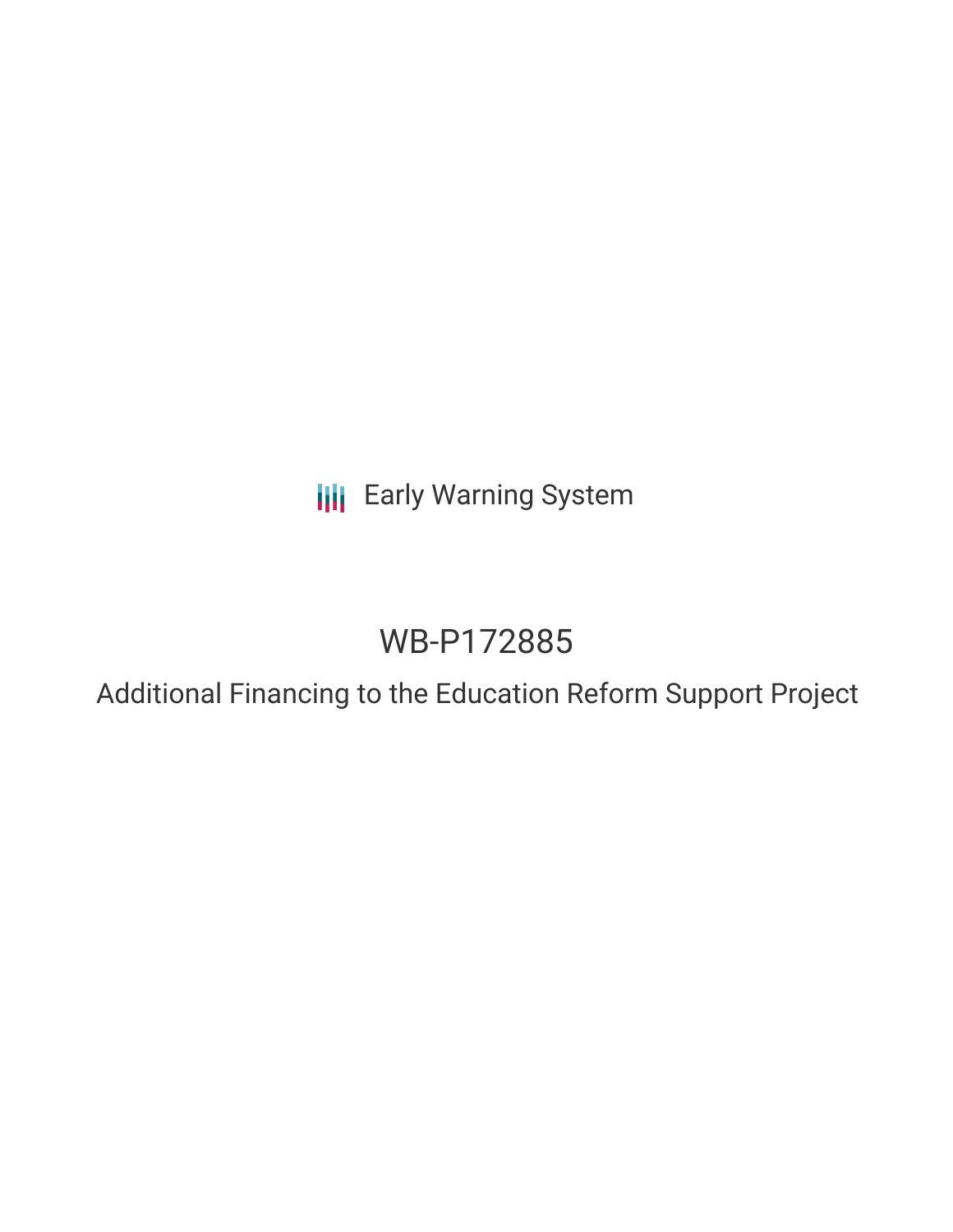

#### **Quick Facts**

| <b>Countries</b>               | Cameroon                         |
|--------------------------------|----------------------------------|
| <b>Financial Institutions</b>  | World Bank (WB)                  |
| <b>Status</b>                  | Proposed                         |
| <b>Bank Risk Rating</b>        | U                                |
| <b>Voting Date</b>             | 2020-05-18                       |
| <b>Borrower</b>                | Ministry of Economy and Planning |
| <b>Sectors</b>                 | <b>Education and Health</b>      |
| <b>Investment Amount (USD)</b> | $$45.00$ million                 |
| <b>Project Cost (USD)</b>      | \$97.45 million                  |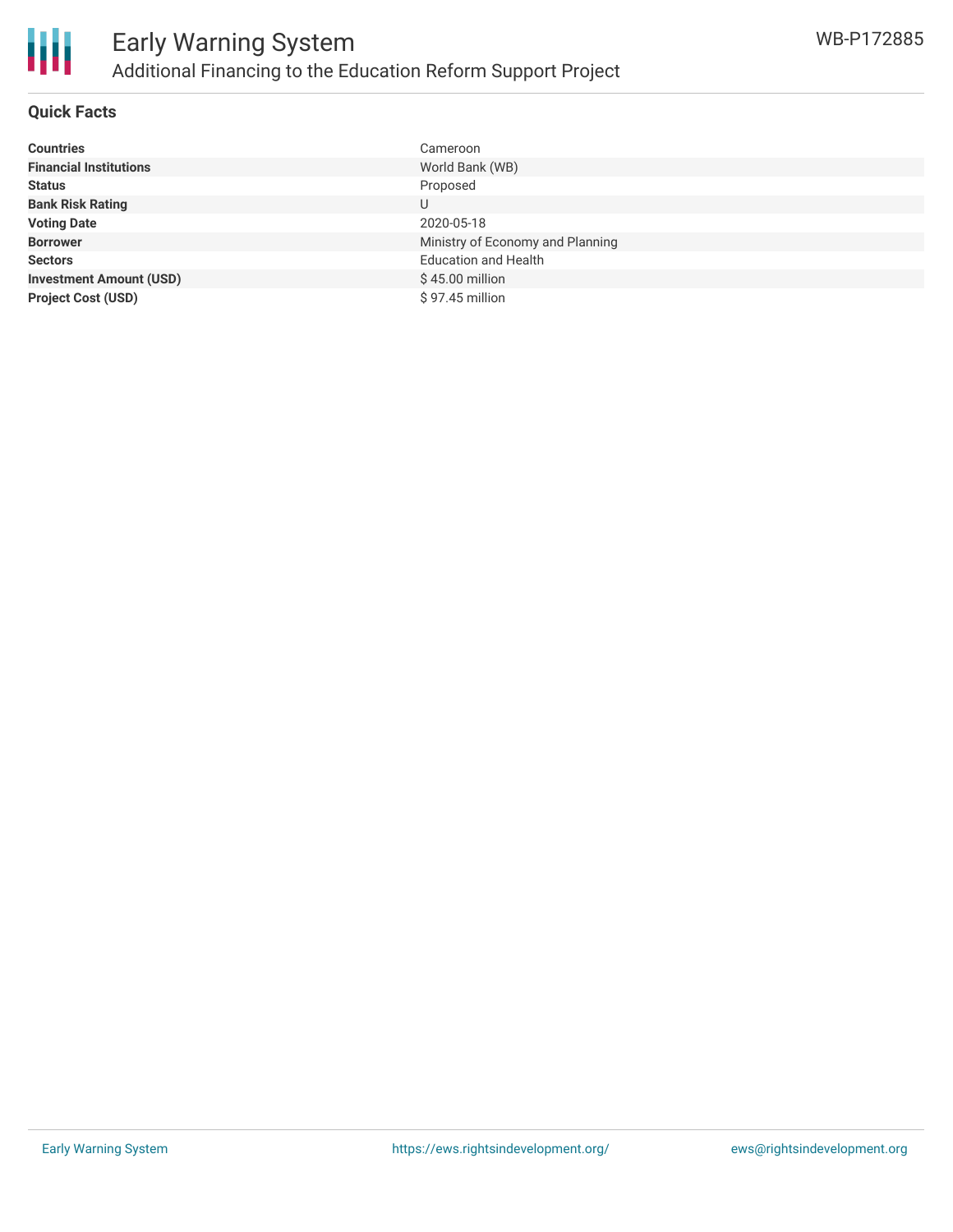

### **Project Description**

The Project Development Objective is to improve equitable access to quality basic education, with a focus on selected disadvantaged areas. The project components include;

- 1. Improving Access, Quality and Education System Management
- 2. Improving School Effectiveness through Performance-based Financing
- 3. Institutional Strengthening and Project Management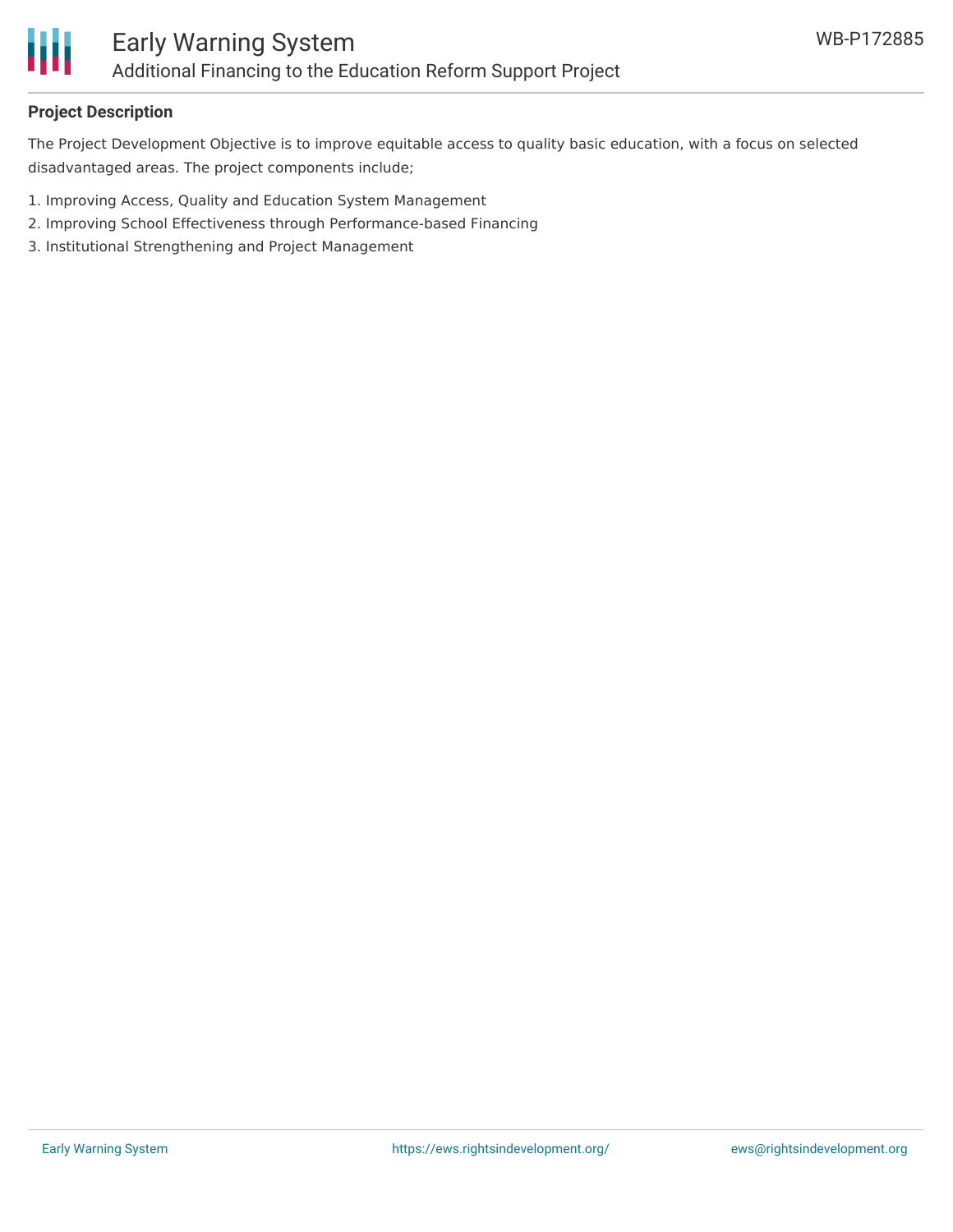

### **Investment Description**

World Bank (WB)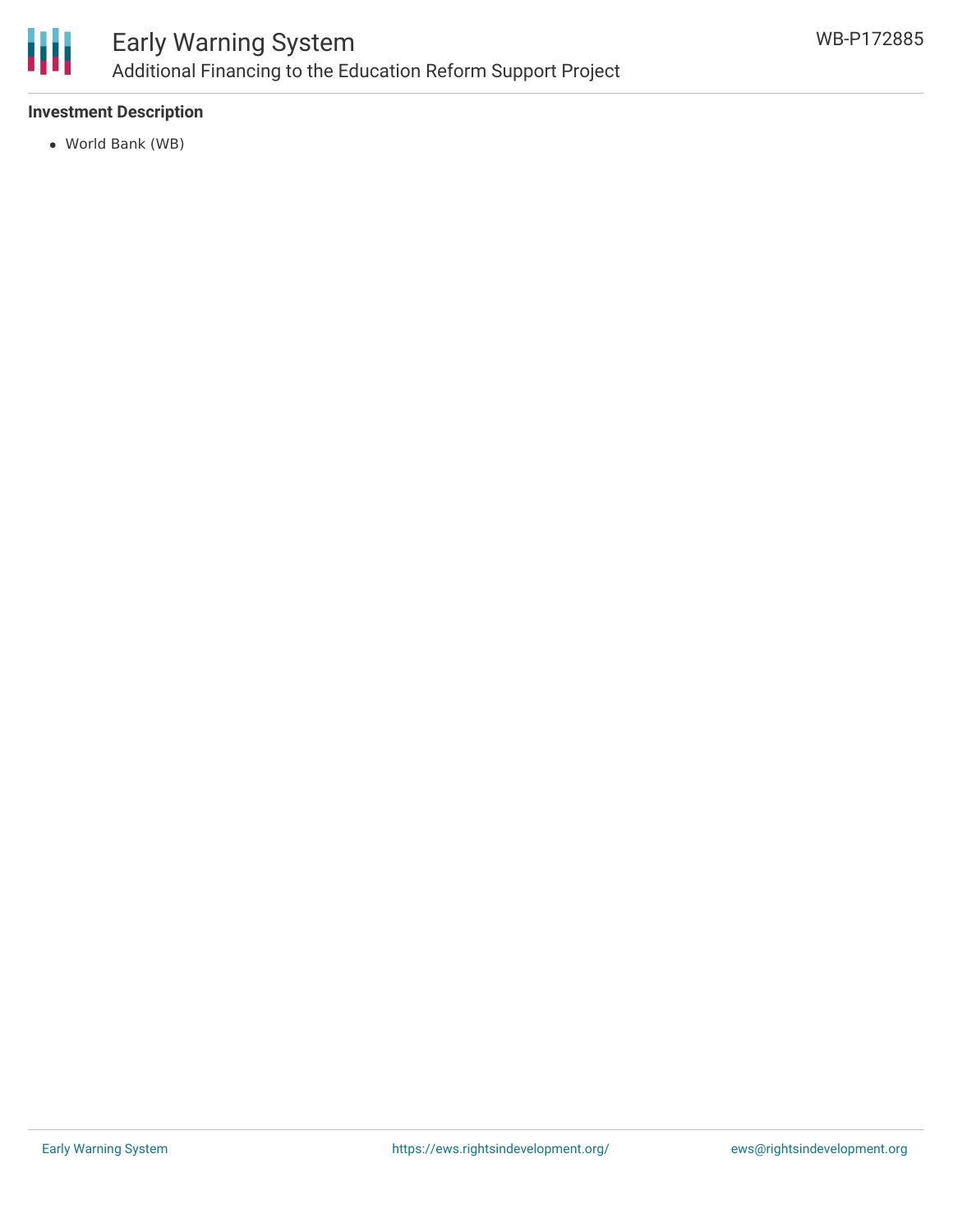

### **Contact Information**

Ministry of Economy and Planning Guy Ronel Guemaleu Sous-Directeur de la Coopération et de l'Intégration Régiona guemaleuguy@yahoo.fr

ACCOUNTABILITY MECHANISM OF WORLD BANK

The World Bank Inspection Panel is the independent complaint mechanism and fact-finding body for people who believe they are likely to be, or have been, adversely affected by a World Bank-financed project. If you submit a complaint to the Inspection Panel, they may investigate to assess whether the World Bank is following its own policies and procedures for preventing harm to people or the environment. You can contact the Inspection Panel or submit a complaint by emailing ipanel@worldbank.org. You can learn more about the Inspection Panel and how to file a complaint at: https://www.inspectionpanel.org.